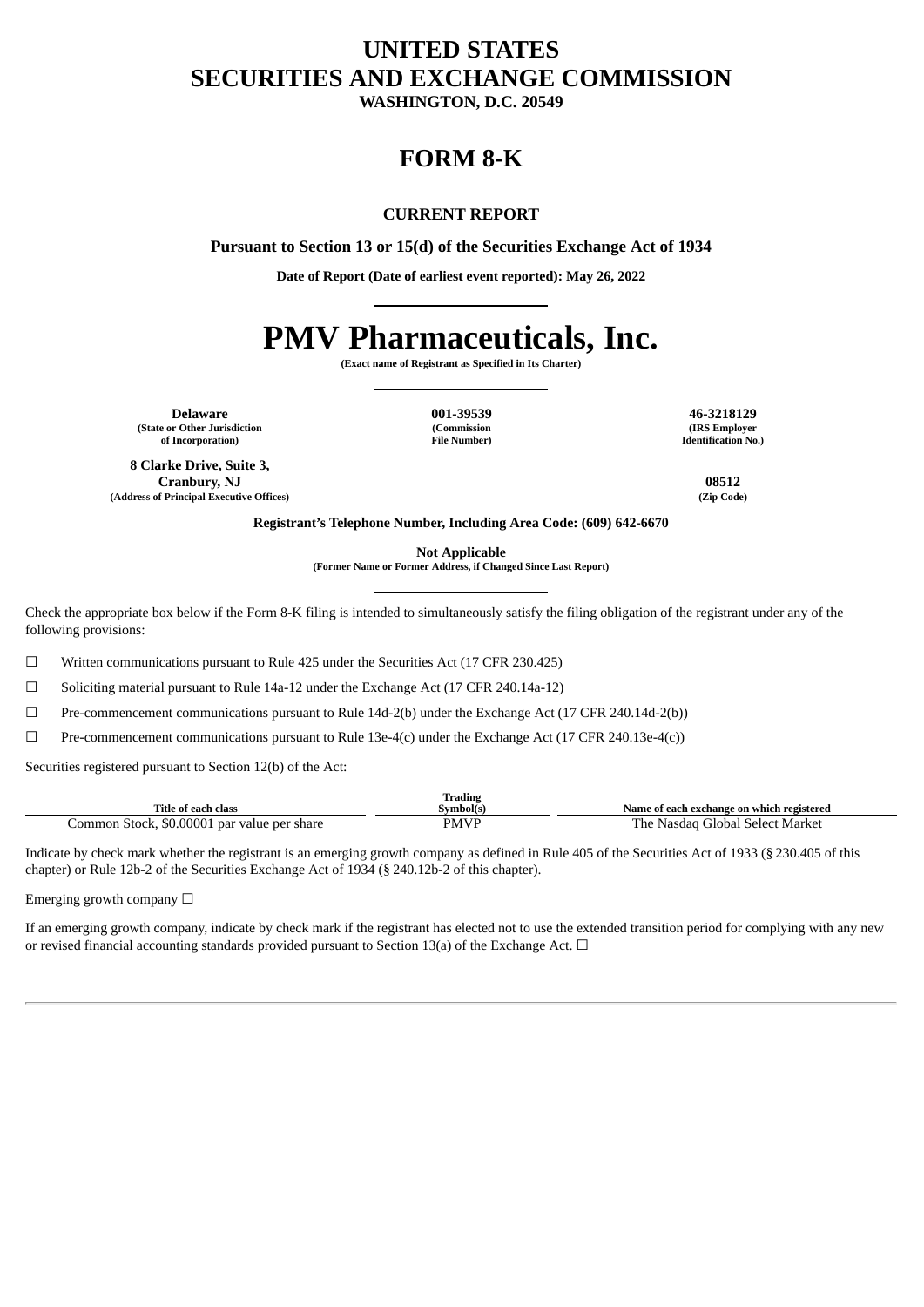## **Item 7.01 Regulation FD Disclosure.**

On May 26, 2022, PMV Pharmaceuticals, Inc. issued a press release announcing the online publication of the abtract for its lead program, PC14586, detailing the initial safety, pharmacokinetic, pharmacodynamic and preliminary efficacy data from the ongoing Phase 1/2 PYNNACLE trial of PC14586 in patients with advanced solid tumors that have a p53 Y220C mutation at the 2022 American Society of Clinical Oncology (ASCO) annual meeting being held June 3-7, 2022 in Chicago, Illinois. A copy of the press release is furnished herewith as Exhibit 99.1.

The information in this Item 7.01 of this Form 8-K, including the attached Exhibit 99.1, is intended to be furnished and shall not be deemed "filed" for purposes of Section 18 of the Securities Exchange Act of 1934, as amended (the "Exchange Act"), or otherwise subject to the liabilities of that section, nor shall it be deemed incorporated by reference in any filing under the Securities Act of 1933, as amended, or the Exchange Act, except as expressly set forth by specific reference in such a filing, whether made before or after the date hereof, regardless of any general incorporation language in such a filing.

The press release attached as Exhibit 99.1 to this Current Report on Form 8-K includes "safe harbor" language pursuant to the Private Securities Litigation Reform Act of 1995, as amended, indicating that certain statements contained therein are "forward-looking" rather than historical.

## **Item 9.01 Financial Statements and Exhibits.**

(d) Exhibits:

| Exhibit<br>Number | <b>Description</b>                                                           |
|-------------------|------------------------------------------------------------------------------|
| 99.1              | Press Release issued by PMV Pharmaceuticals, Inc., dated May 26, 2022.       |
| 104               | Cover Page Interactive Data File (embedded within the Inline XBRL document). |
|                   |                                                                              |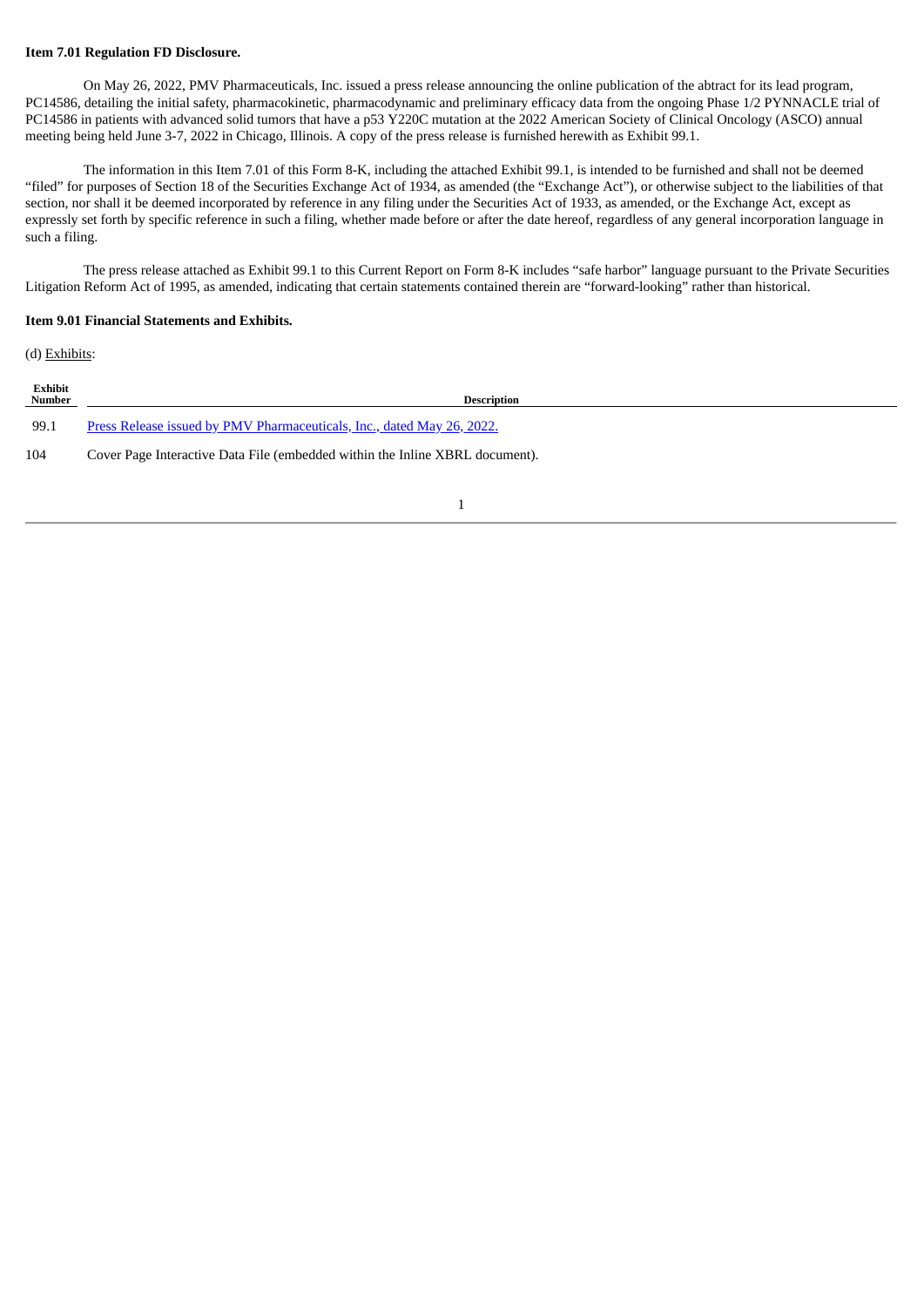# **SIGNATURES**

Pursuant to the requirements of the Securities Exchange Act of 1934, the registrant has duly caused this report to be signed on its behalf by the undersigned thereunto duly authorized.

PMV Pharmaceuticals, Inc.

Date: May 26, 2022 <br>By: /s/ Winston Kung

**Winston Kung Chief Operating Officer, and Chief Financial Officer (Principal Financial Officer)**

2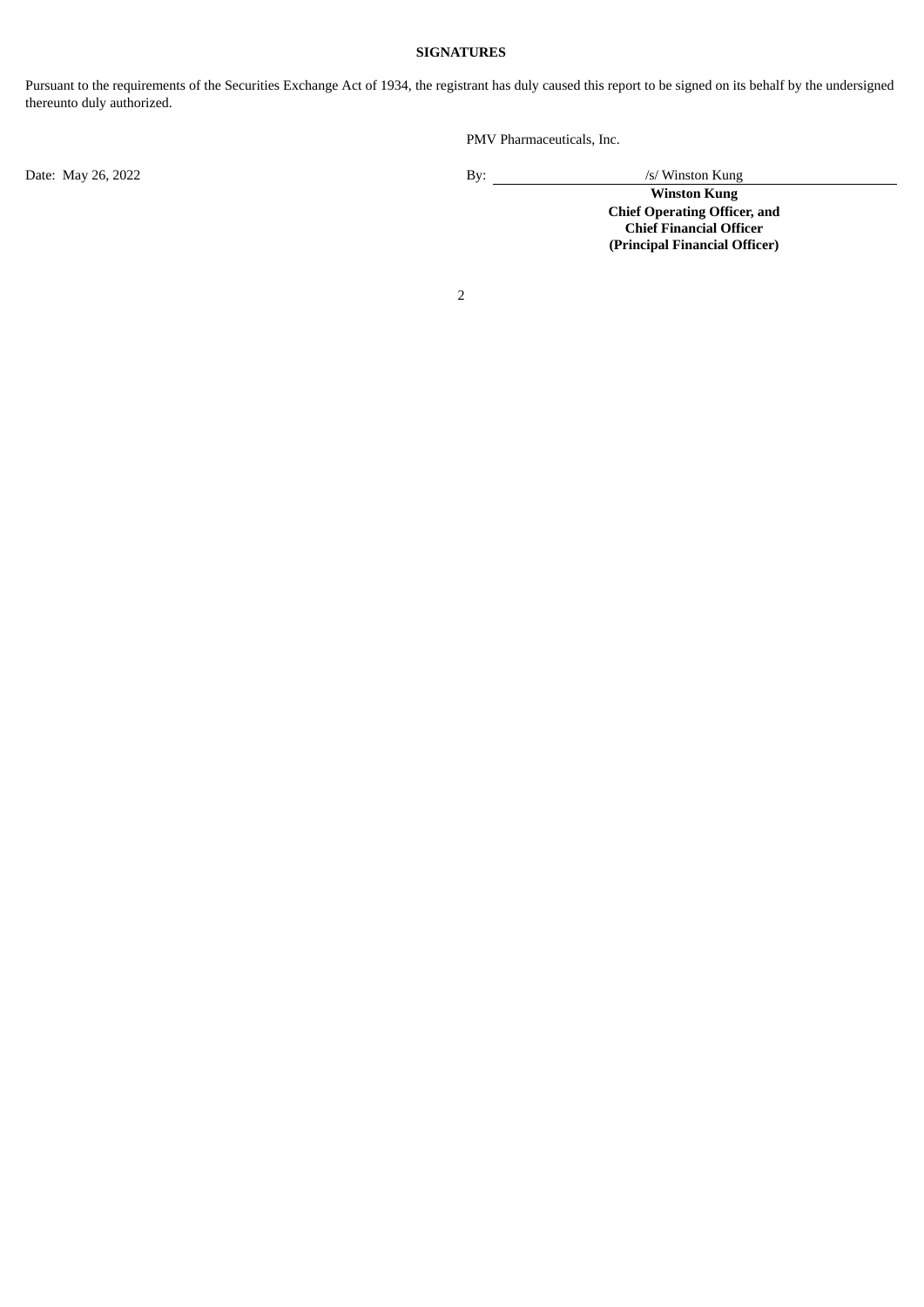# <span id="page-3-0"></span>**PMV Pharmaceuticals Announces Initial PC14586 Phase 1 Clinical Data to be Presented at the 2022 American Society of Clinical Oncology (ASCO) Annual Meeting**

- *Preliminary results represent the first clinical evidence of targeting a p53 Y220C mutation*
- ASCO abstract highlights 3/10 (30%) partial responses in patients treated in higher dose cohorts and activity observed *in multiple tumor types*
- *Updated data from ongoing Phase 1/2 PYNNACLE trial to be presented during oral presentation on June 7*
- *Company to host an investor event on June 7 to review data presented*

CRANBURY, N.J., May 26, 2022 (GLOBE NEWSWIRE) -- PMV Pharmaceuticals, Inc. (Nasdaq: PMVP; "PMV Pharma"), a precision oncology company pioneering the discovery and development of small molecule, tumor-agnostic therapies targeting p53, today announced the online publication of the abstract for its lead program, PC14586, accepted as an oral presentation at the 2022 American Society of Clinical Oncology (ASCO) annual meeting being held June 3-7, 2022 in Chicago, Illinois.

The published abstract describes preliminary outcomes from 29 patients, including 21 efficacy evaluable, from the ongoing Phase 1/2 PYNNACLE trial of PC14586 in patients with advanced solid tumors that have a p53 Y220C mutation. These initial data from our Phase 1/2 tumor agnostic study enrolled patients across multiple tumor types over a broad range of doses. The preliminary clinical pharmacokinetics data showed dose proportional increases in Cmax and AUC. In addition, the safety profile was encouraging as PC14586 was well-tolerated.

The oral presentation at ASCO containing updated data from the trial will be presented by Ecaterina Ileana Dumbrava, M.D., of the University of Texas MD Anderson Cancer Center. PC14586 is a first-in-class precision oncology small molecule investigational therapy that selectively targets the p53 Y220C mutation in solid tumors.

"Patients whose tumors carry a p53 mutation are known to have a poor prognosis. The patients who were enrolled in our study had very limited or no other standard treatment options available to them. Early efficacy and safety data from this Phase 1/2 trial provide the potential of a p53 therapy," said David Mack, Ph.D., President and CEO, PMV Pharma. "We look forward to Dr. Dumbrava's presentation of these data at ASCO and continuing to progress the PC14586 development program."

## **Details of the oral presentation are as follows:**

**Abstract Title**: First-in-human study of PC14586, a small molecule structural corrector of Y220C mutant p53, in patients with advanced solid tumors harboring a TP53 Y220C mutation **Abstract Number**: 3003 **Session Title**: Developmental Therapeutics — Molecularly Targeted Agents and Tumor Biology **Session Date and Time**: Tuesday, June 7, 2022, 9:45 AM-12:45 PM CDT **Location:** Room S406, McCormick Place

The abstract is available on the ASCO website at https://conferences.asco.org/am/abstracts

## **Investor Event**